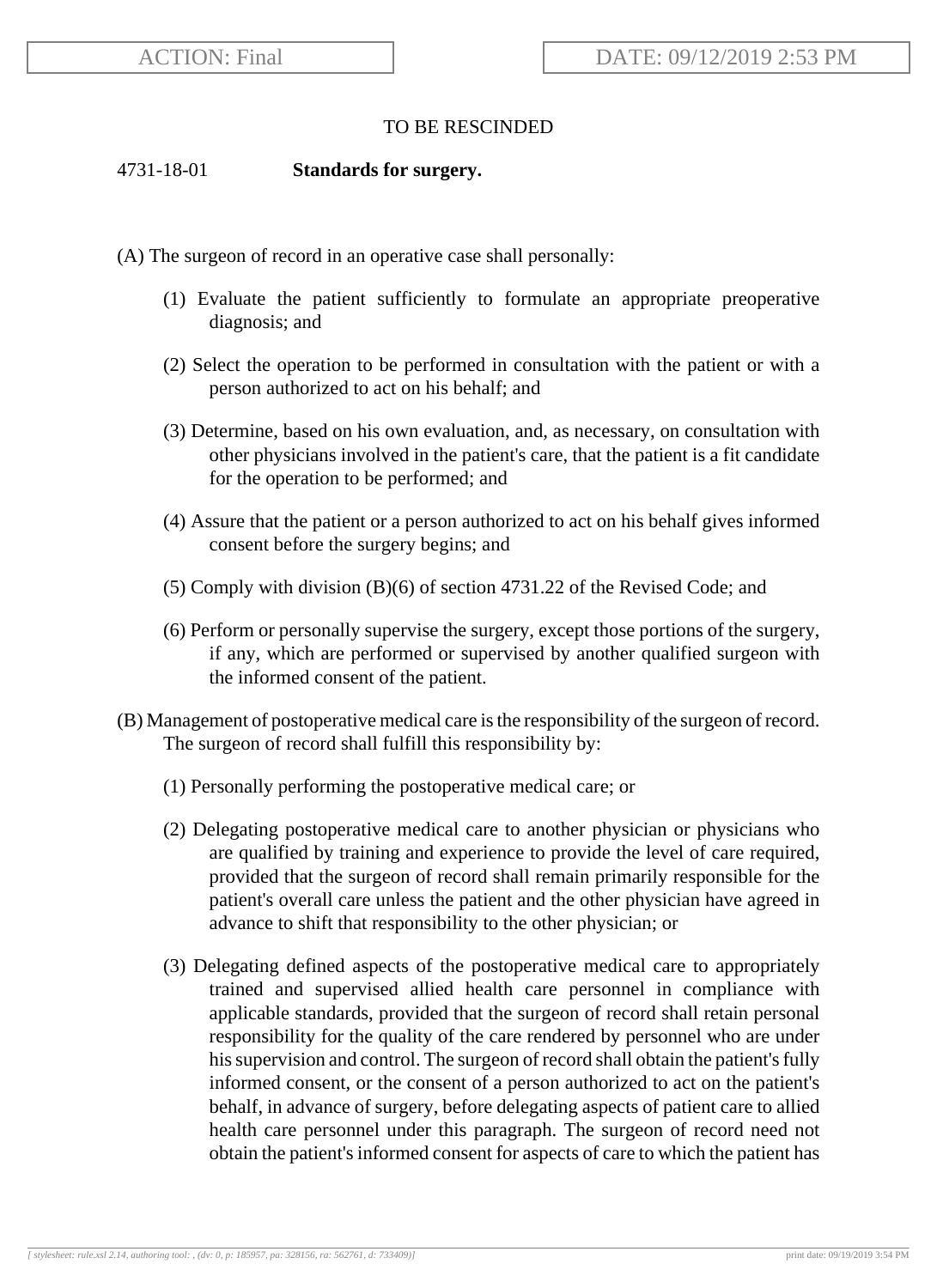already consented, such as consent to treatment and care by hospital personnel under an informed consent form signed upon the patient's admission to the hospital; or

- (4) Delegating defined aspects of the postoperative medical care to licensees of other health regulatory boards who are licensed to independently provide the scope of practice and the level of care required, provided that the surgeon of record shall remain primarily responsible for the patient's overall care and must examine the patient during the postoperative period.
- (C) This rule shall not be read to transfer any responsibility which currently rests with any other physician, allied health care provider, or institution to the surgeon of record.
- (D) This rule shall not be read to prohibit or interfere with the appropriate training of medical students and physicians in post-graduate training programs, or other personnel.
- (E) The provisions of this rule requiring consultation with or obtaining the informed consent of the patient or a person legally authorized to act on his behalf do not apply to the extent they would prevent the performance of surgery or other procedures under emergency circumstances.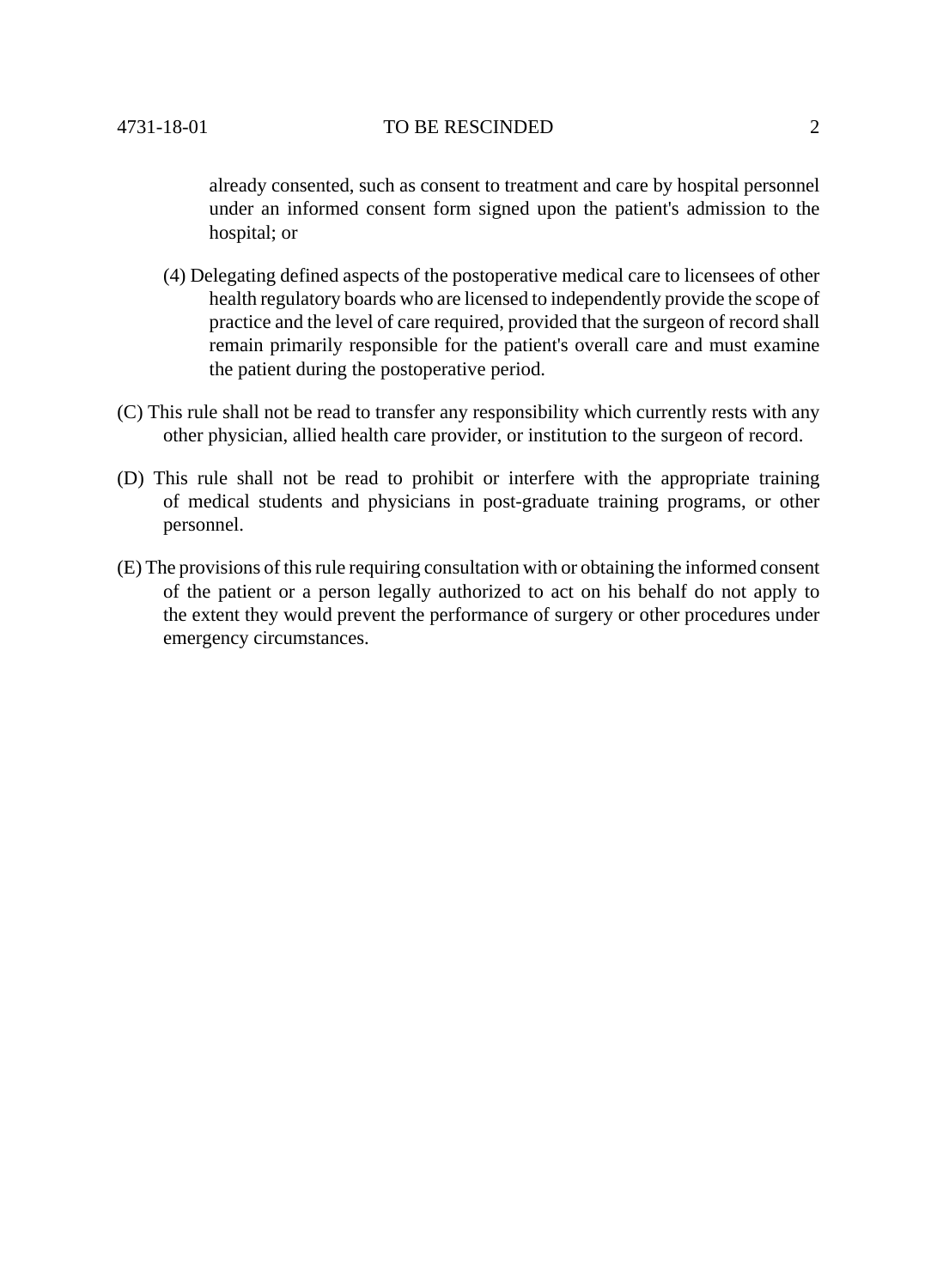| Effective:                    | 9/30/2019 |
|-------------------------------|-----------|
| Five Year Review (FYR) Dates: | 4/9/2019  |

# CERTIFIED ELECTRONICALLY

Certification

09/12/2019

Date

| Promulgated Under:            | 119.03     |
|-------------------------------|------------|
| <b>Statutory Authority:</b>   | 4731.05    |
| <b>Rule Amplifies:</b>        | 4731.22    |
| <b>Prior Effective Dates:</b> | 05/04/1995 |

 $\overline{\phantom{0}}$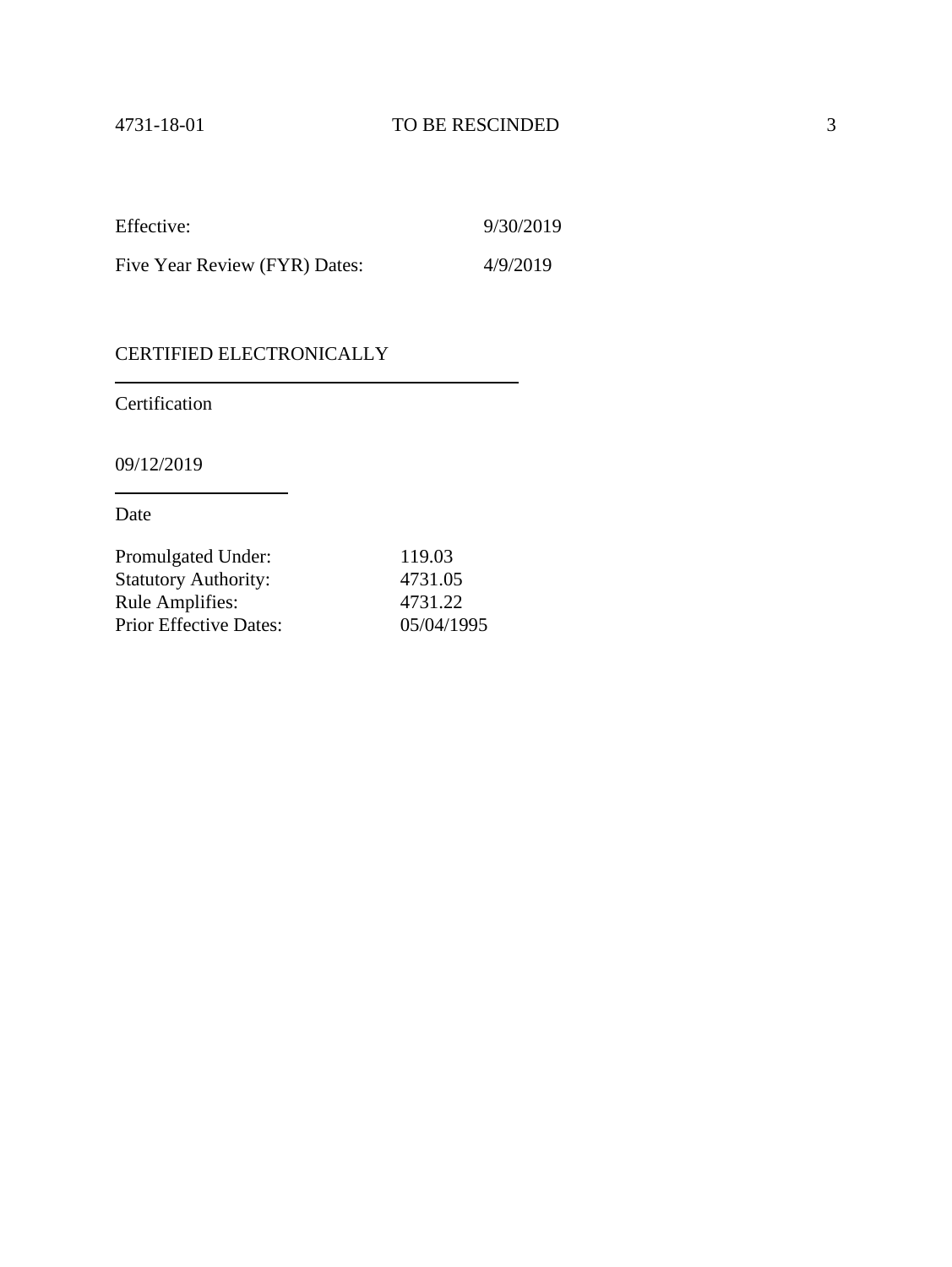## 4731-25-08 **Standards for surgery.**

(A) The surgeon of record in an operative case shall personally:

- (1) Evaluate the patient sufficiently to formulate an appropriate preoperative diagnosis;
- (2) Select the operation to be performed in consultation with the patient or with a person authorized to act on the patient's behalf;
- (3) Determine, based on the surgeon's own evaluation, and, as necessary, on consultation with other physicians involved in the patient's care, that the patient is a fit candidate for the operation to be performed;
- (4) Assure that the patient or a person authorized to act on the patient's behalf gives informed consent before the surgery begins;
- (5) Comply with division (B)(6) of section 4731.22 of the Revised Code; and
- (6) Perform or personally supervise the surgery, except those portions of the surgery, if any, which are performed or supervised by another qualified surgeon with the informed consent of the patient.
- (B) Management of postoperative medical care is the responsibility of the surgeon of record. The surgeon of record shall fulfill this responsibility in one of the following ways:
	- (1) Personally performing the postoperative medical care;
	- (2) Delegating postoperative medical care to another physician or physicians who are qualified by training and experience to provide the level of care required, provided that the surgeon of record shall remain primarily responsible for the patient's overall care unless the patient and the other physician have agreed in advance to shift that responsibility to the other physician;
	- (3) Delegating defined aspects of the intra-operative and perioperative care to an appropriately trained, supervised and/or credentialed physician assistant, nurse, or allied health care personnel in compliance with applicable standards, provided that the surgeon of record shall retain personal responsibility for the quality of the care rendered by personnel who are under his supervision and control. The surgeon of record shall obtain the patient's fully informed consent, or the consent of a person authorized to act on the patient's behalf, in advance of surgery, before delegating aspects of patient care to a physician assistant, nurse, or allied health care personnel under this paragraph. The surgeon of record need not obtain the patient's informed consent for aspects of care to which the patient has already consented, such as consent to treatment and care by hospital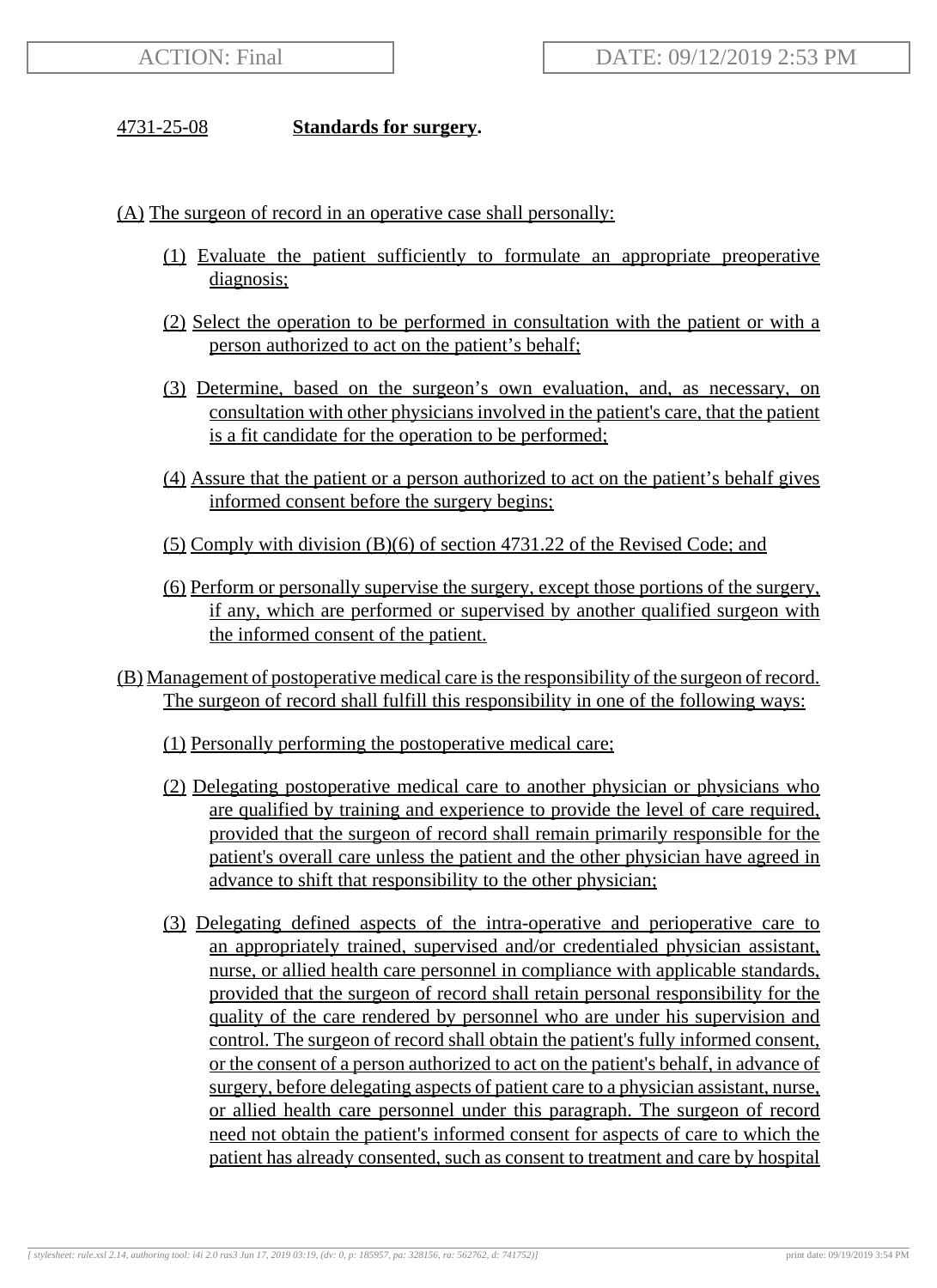personnel under an informed consent form signed upon the patient's admission to the hospital; or

- (4) Delegating defined aspects of the intra-operative and perioperative care to licensees of other health regulatory boards who are licensed to provide the scope of practice and the level of care required, provided that the surgeon of record shall remain primarily responsible for the patient's overall care and must examine the patient during the postoperative period.
- (C) This rule shall not be read to transfer any responsibility which currently rests with any other physician, physician assistant with whom the surgeon of record does not have a supervision agreement, nurse, allied health care provider, or institution to the surgeon of record.
- (D) This rule shall not be read to prohibit or interfere with the appropriate training of medical students and physicians in post-graduate training programs, or other personnel.
- (E) The provisions of this rule requiring consultation with or obtaining the informed consent of the patient or a person legally authorized to act on his the patient's behalf do not apply to the extent they would prevent the performance of surgery or other procedures under emergency circumstances.